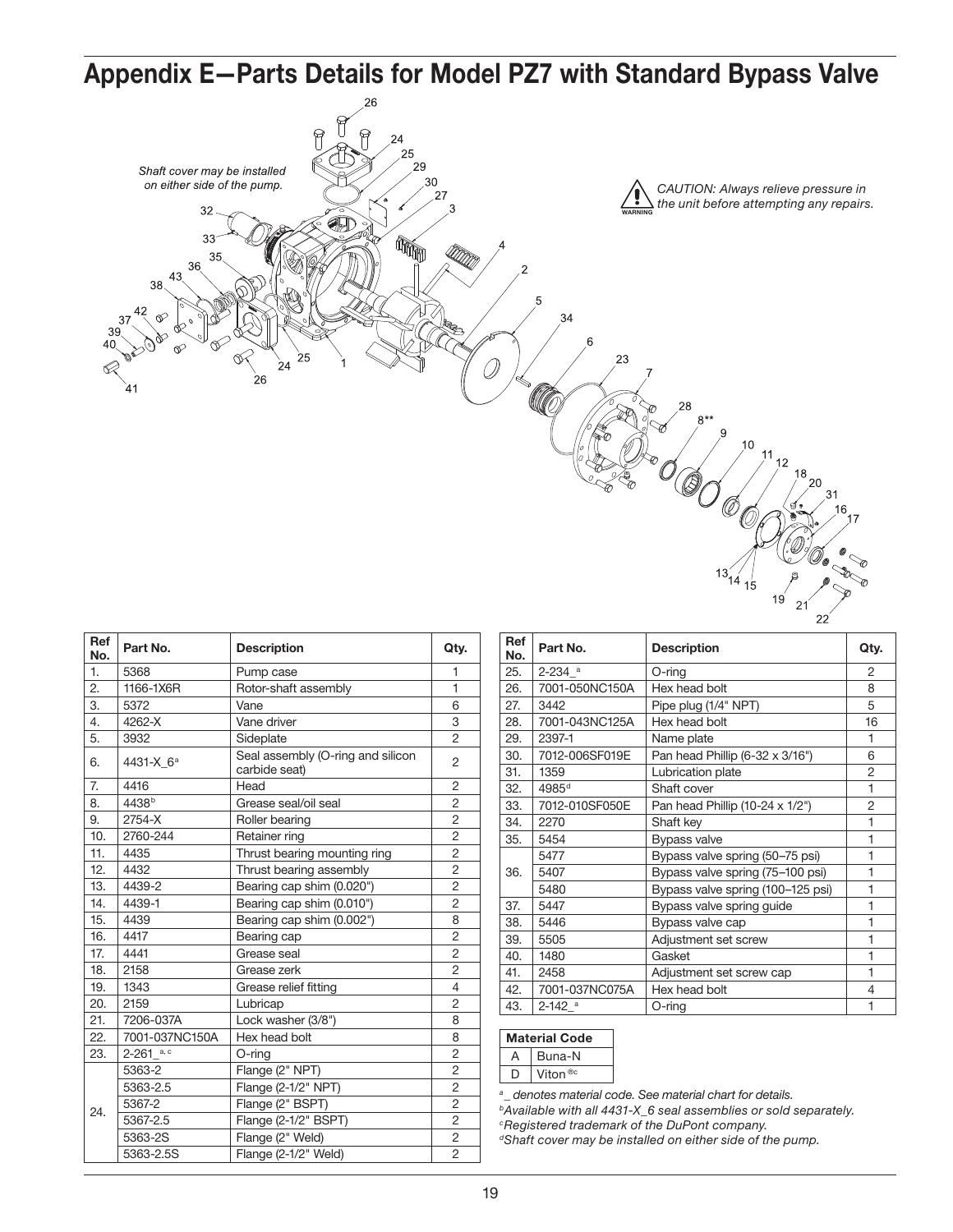

| Ref<br>No. | Part No.              | <b>Description</b>                                 | Qty.           |
|------------|-----------------------|----------------------------------------------------|----------------|
| 1.         | 5361                  | Pump case                                          | 1              |
| 2.         | 3983-X6R              | Rotor-shaft assembly                               | $\mathbf{1}$   |
| 3.         | 5365                  | Vane                                               | 6              |
| 4.         | 4262-X                | Vane driver                                        | 5              |
| 5.         | 3932                  | Sideplate                                          | 2              |
| 6.         | 4431-X 6 <sup>a</sup> | Seal assembly (O-ring and silicon<br>carbide seat) | $\overline{2}$ |
| 7.         | 4416                  | Head                                               | $\overline{2}$ |
| 8.         | 4438 <sup>b</sup>     | Grease seal/oil seat                               | $\overline{2}$ |
| 9.         | 2754-X                | Roller bearing                                     | $\overline{2}$ |
| 10.        | 2760-244              | Retainer ring                                      | $\overline{2}$ |
| 11.        | 4435                  | Thrust bearing mounting ring                       | $\overline{2}$ |
| 12.        | 4432                  | Thrust bearing assembly                            | $\overline{2}$ |
| 13.        | 4439-2                | Bearing cap shim (0.020")                          | $\overline{2}$ |
| 14.        | 4439-1                | Bearing cap shim (0.010")                          | $\overline{2}$ |
| 15.        | 4439                  | Bearing cap shim (0.002")                          | 8              |
| 16.        | 4417                  | Bearing cap                                        | $\overline{2}$ |
| 17.        | 4441                  | Grease seal                                        | $\overline{2}$ |
| 18.        | 2158                  | Grease zerk                                        | $\overline{2}$ |
| 19.        | 1343                  | Grease relief fitting                              | 4              |
| 20.        | 2159                  | Lubricap                                           | 2              |
| 21.        | 7206-037A             | Lock washer (3/8")                                 | 8              |
| 22.        | 7001-037NC150A        | Hex head bolt                                      | 8              |
| 23.        | $2-261$ a, c          | $O$ -ring                                          | $\overline{c}$ |
|            | 5363-2                | Flange (2" NPT)                                    | $\overline{2}$ |
|            | 5363-2.5              | Flange (2-1/2" NPT)                                | $\overline{2}$ |
| 24.        | 5367-2                | Flange (2" BSPT)                                   | $\overline{2}$ |
|            | 5367-2.5              | Flange (2-1/2" BSPT)                               | $\overline{2}$ |
|            | 5363-2S               | Flange (2" Weld)                                   | 2              |
|            | 5363-2.5S             | Flange (2-1/2" Weld)                               | $\overline{2}$ |

| нег<br>No. | Part No.               | <b>Description</b>                | Qty. |
|------------|------------------------|-----------------------------------|------|
| 25.        | $2 - 234$ <sup>a</sup> | O-ring                            | 3    |
| 26.        | 7001-050NC150A         | Hex head bolt                     | 8    |
| 27.        | 3442                   | Pipe plug (1/4" NPT)              | 5    |
| 28.        | 7001-043NC125A         | Hex head bolt                     | 16   |
| 29.        | 2397-1                 | Name plate                        | 1    |
| 30.        | 7012-006SF019E         | Pan head Phillip (6-32 x 3/16")   | 6    |
| 31.        | 1359                   | Lubrication plate                 | 2    |
| 32.        | 4985 <sup>d</sup>      | Shaft cover                       | 1    |
| 33.        | 7012-010SF050E         | Pan head Phillip (10-24 x 1/2")   | 2    |
| 34.        | 2270                   | Shaft key                         | 1    |
| 35.        | 5373                   | <b>Bypass valve</b>               | 1    |
|            | 5481                   | Bypass valve spring (50 -75 psi)  | 1    |
| 36.        | 5360                   | Bypass valve spring (75–100 psi)  | 1    |
|            | 5482                   | Bypass valve spring (100-125 psi) | 1    |
| 37.        | 5364                   | Bypass valve spring guide         | 1    |
| 38.        | 5409                   | Bypass valve cap                  | 1    |
| 39.        | 5504                   | Adjustment set screw              | 1    |
| 40.        | 1480                   | Gasket                            | 1    |
| 41.        | 2458                   | Adjustment set screw cap          | 1    |
| 42.        | 7001-037NC125A         | Hex head bolt                     | 4    |

| <b>Material Code</b> |                     |  |
|----------------------|---------------------|--|
|                      | Buna-N              |  |
|                      | Viton <sup>®c</sup> |  |

*a\_ denotes material code. See material chart for details.*

*bAvailable with all 4431-X\_6 seal assemblies or sold separately. cRegistered trademark of the DuPont company.*

*dShaft cover may be installed on either side of the pump.*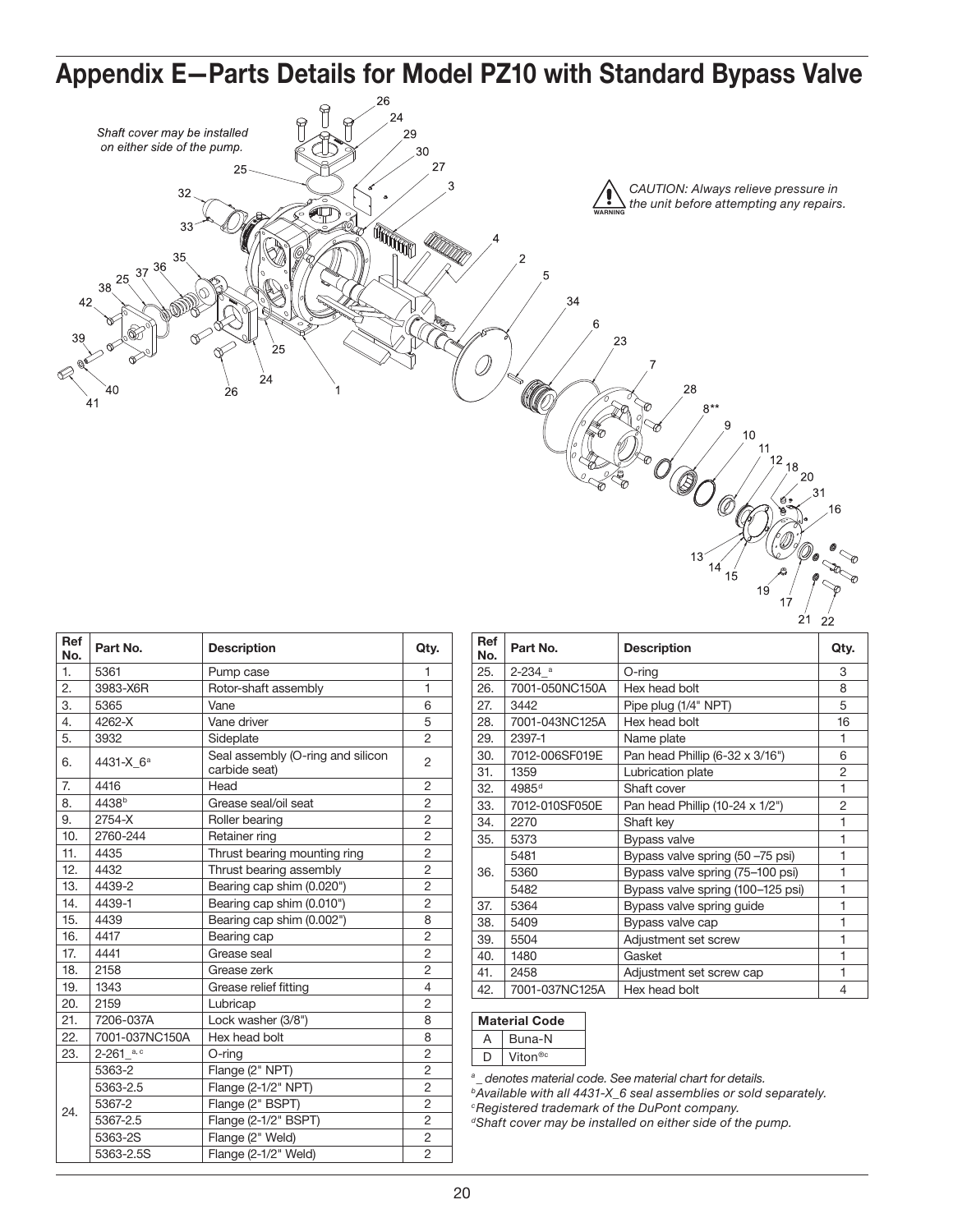## Appendix E—Parts Details for Model PZ7 Air Operated Valve (AOV)

5470-X AOV Assembly for Model PZ7





| Ref<br>No. | Part No.            | <b>Description</b>                | Qty. |
|------------|---------------------|-----------------------------------|------|
| 1.         | 7001-037NC225A      | Hex head bolt                     |      |
| 2.         | 7206-037A           | Lock washer 0.375"                |      |
| 3.         | 5457                | AOV adjustment stem cap           |      |
| 4.         | 5471-X <sup>a</sup> | AOV adjustment stem retainer ring |      |
| 5.         | 5471-X <sup>a</sup> | Hex nut                           | 3    |
| 6.         | 5471-X <sup>a</sup> | AOV adjustment stem               |      |
| 7.         | 5459                | AOV low flow adjustment bushing   |      |
| 8.         | 5471-X <sup>a</sup> | O-ring                            |      |
| 9.         | 5470                | AOV housing                       |      |

| Ref<br>No. | Part No.            | <b>Description</b>             | Qty.           |
|------------|---------------------|--------------------------------|----------------|
| 10.        | 2854                | Threaded pipe plug             |                |
| 11.        | $5471 - X^a$        | Lock washer 0.3125"            |                |
| 12.        | 5471-X <sup>a</sup> | AOV disc                       | $\overline{2}$ |
| 13.        | 5471-X <sup>a</sup> | AOV diaphragm                  | 2              |
| 14.        | 5464                | AOV intermediate plate         |                |
| 15.        | 5465                | AOV diaphragm cover            |                |
| 16.        | 5471-X <sup>a</sup> | Diaphragm valve disc           |                |
| 17.        | 5460                | #10-24 x 1 flat head cap screw | 2              |
| 18.        | 5472 <sup>b</sup>   | AOV gasket                     |                |

*aNot sold separately. Only available with the 5471-X Air Operated Valve (AOV) diaphragm assembly. bAvailable with the 5471-X AOV diaphragm assembly or sold separately.*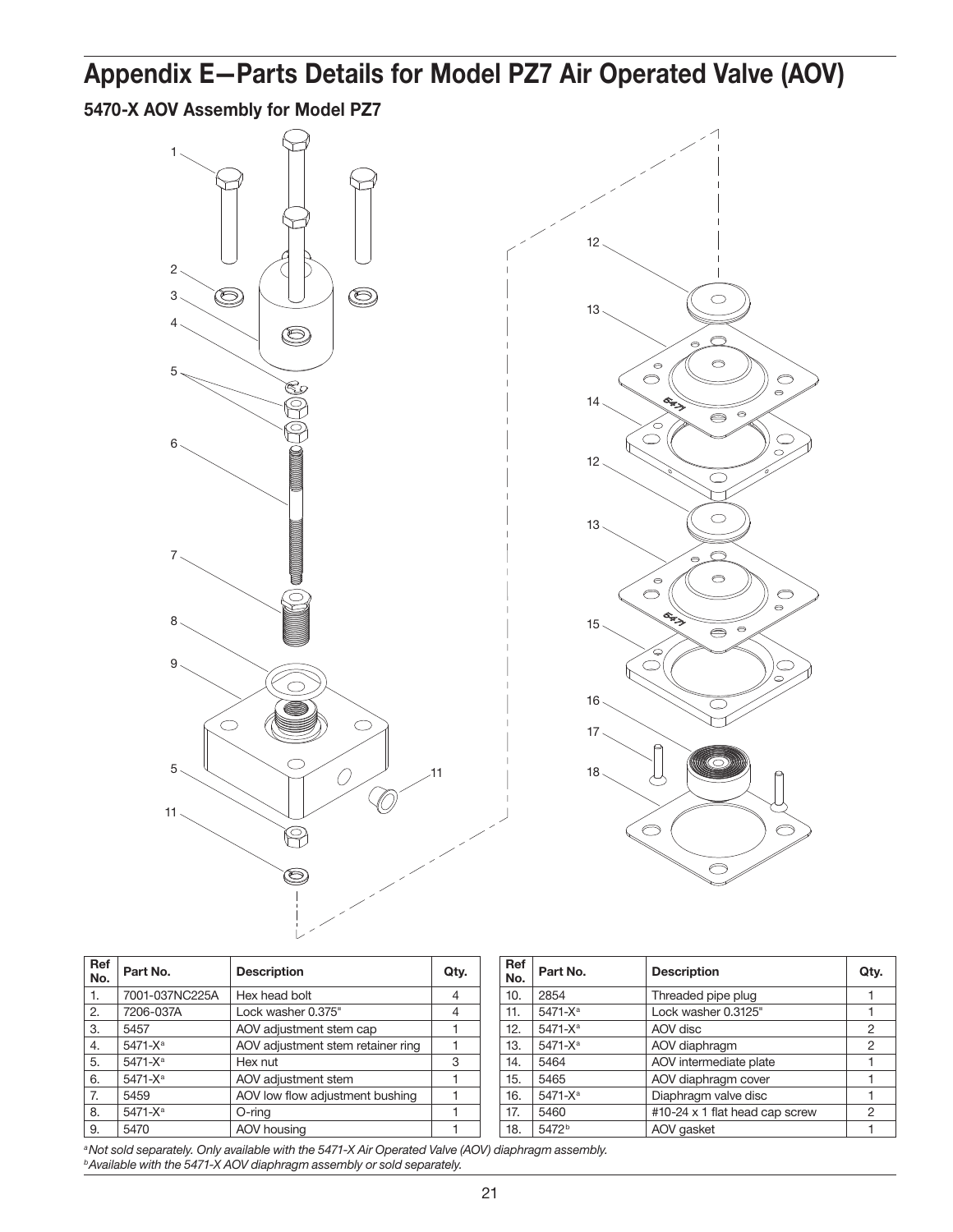## Appendix E—Parts Details for Model PZ10 Air Operated Valve (AOV)

5462-X AOV Assembly for Model PZ10





| Ref<br>No. | Part No.            | <b>Description</b>                | Qty. |
|------------|---------------------|-----------------------------------|------|
| 1.         | 7001-037NC275A      | Hex head bolt                     | 4    |
| 2.         | 7206-037A           | Lock washer 0.375"                | 4    |
| 3.         | 5457                | AOV adjustment stem cap           |      |
| 4.         | 5466-X <sup>a</sup> | AOV adjustment stem retainer ring |      |
| 5.         | $5466 - X^a$        | Hex nut                           | 3    |
| 6.         | 5466-X <sup>a</sup> | AOV adjustment stem               |      |
| 7.         | 5459                | AOV low flow adjustment bushing   |      |
| 8.         | 5466-X <sup>a</sup> | O-ring                            |      |
| 9.         | 5462                | AOV housing                       |      |

| <b>Ref</b><br>No. | Part No.            | <b>Description</b>             | Qty. |
|-------------------|---------------------|--------------------------------|------|
| 10.               | 2854                | Threaded pipe plug             |      |
| 11.               | 5466-X <sup>a</sup> | Lock washer 0.3125"            |      |
| 12.               | 5466-X <sup>a</sup> | AOV disc                       | 2    |
| 13.               | 5466-X <sup>a</sup> | AOV diaphragm                  | 2    |
| 14.               | 5461                | AOV intermediate plate         |      |
| 15.               | 5463                | AOV diaphragm cover            |      |
| 16.               | 5460                | #10-24 x 1 flat head cap screw | 2    |
| 17.               | 5466-X <sup>a</sup> | Diaphragm valve disc           |      |
| 18.               | 5467 <sup>b</sup>   | AOV gasket                     |      |

*aNot sold separately. Only available with the 5466-X Air Operated Valve (AOV) diaphragm assembly. bAvailable with the 5466-X AOV diaphragm assembly or sold separately.*